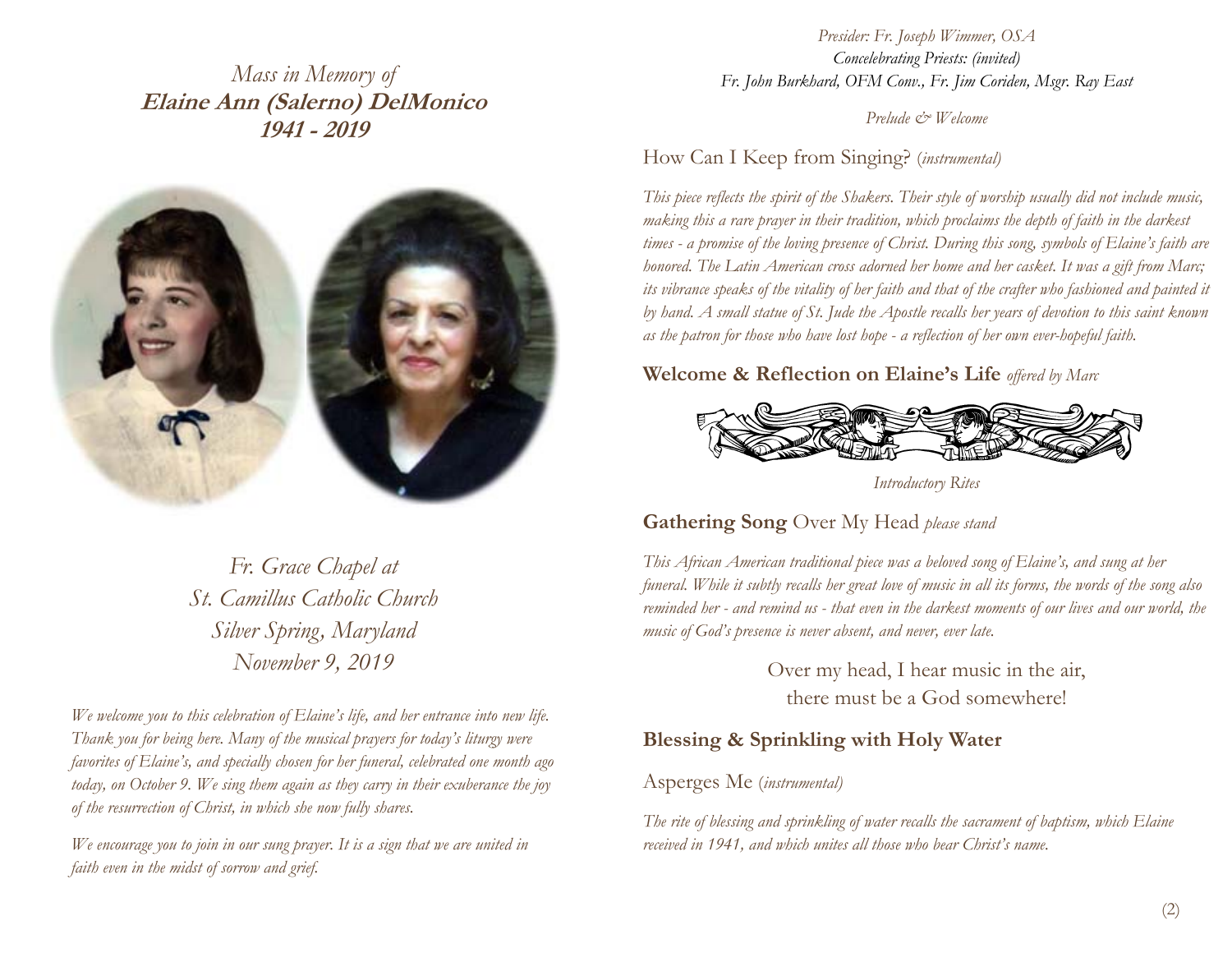*Liturgy of the Word* 

### **First Reading** Isaiah 43 *excerpted*

*The reading from the prophet Isaiah are the words of God, uttered as a love song for God's people. It speaks of God's desire to rescue and save the people from all harm – a desire that transcends even death itself. This is a promise which Elaine held close to her heart throughout her life, and especially during her illness.* 

## **Responsorial Psalm 30** I Will Praise You Lord Rory Cooney

*This sung response is our reply to the rescue God has promised in the first reading. For such undeserved and overflowing love, the only reply is praise and thanks. This is the experience of Elaine and all those who know the rescue and redemption of God in their lives.* 

> I will praise you, Lord! I will praise you, Lord, for you have rescued me! You have rescued me!

## **Second Reading** Acts 10:34-43

*The Acts of the Apostles recounts the life of the early church after the resurrection of Jesus. In this passage, Peter responds to a revelation from God which has changed his viewpoint. He recognizes that God's abiding love, spoken of in the first reading, is now available, through Christ, to all people. This is the faith of the church in which Elaine was raised, and which she lived throughout her life.* 

## Gospel Acclamation & Gospel Luke 24:13-35

*The Gospel of Luke presents an appearance of Jesus following his resurrection to two disciples who, having witnessed his terrible crucifixion and death, are bereft of hope. Through his conversation and meal with them, Jesus restores that hope and rekindles their faith. The pattern of sharing the story of Jesus and breaking bread is the pattern of our liturgy – a liturgy in which Elaine participated frequently.* 

## **Homily**

# **Prayers of the Church**

*These prayers name the needs of the community and of our world, and include intercessions for Elaine and her family. We also remember Elaine's brothers-in-law who went home to God earlier this year: Robert Padula (March 29) and Robert James DelMonico (August 12).* 

## Gracious God, receive our prayer.



*"Bambelela" is a term from the indigenous Sotho tribe in South Africa. It translates into English as "Never give up." The song (arr. Marty Haugen) is used as an encouragement to members of the tribe who are experiencing suffering or the loss of a loved one. It was a favorite of Elaine's, frequently sung in her parish at Easter time, where it evokes the promise of new life in Christ and reminds us of his message to not be afraid.* 

Bambelela / Never Give Up

**Eucharistic Prayer Acclamations** *sung*

**Our Father / Sign of Peace** 

#### **Lamb of God**

Agnus Dei, qui tollis peccata mundi, dona eis requiem. (3x) … sempiternam.

Lamb of God, you take away the sins of the world, grant them rest. ... forever.

### **Communion**



*All are welcome to come forward in the communion procession. Those who do not wish or are not ready or able to participate in Holy Communion are invited forward to receive a blessing. This can be indicated by folding your arms across your chest as you approach the minister of Communion. The breadth of God's welcome is never exhausted.* 

*God's love is broad enough for the entire world and deep enough to touch the core of people in the daily realities of life. That reality is affirmed in the song "Ubi Caritas" a beautiful* 

*piece by the ecumenical Taize community which reflected the loving faith in action that was a constant guiding star in Elaine's life. That love endures through all of time, and far beyond.* 

> Ubi caritas et amor, Deus ibi est. *Where charity and love are, God is present.*